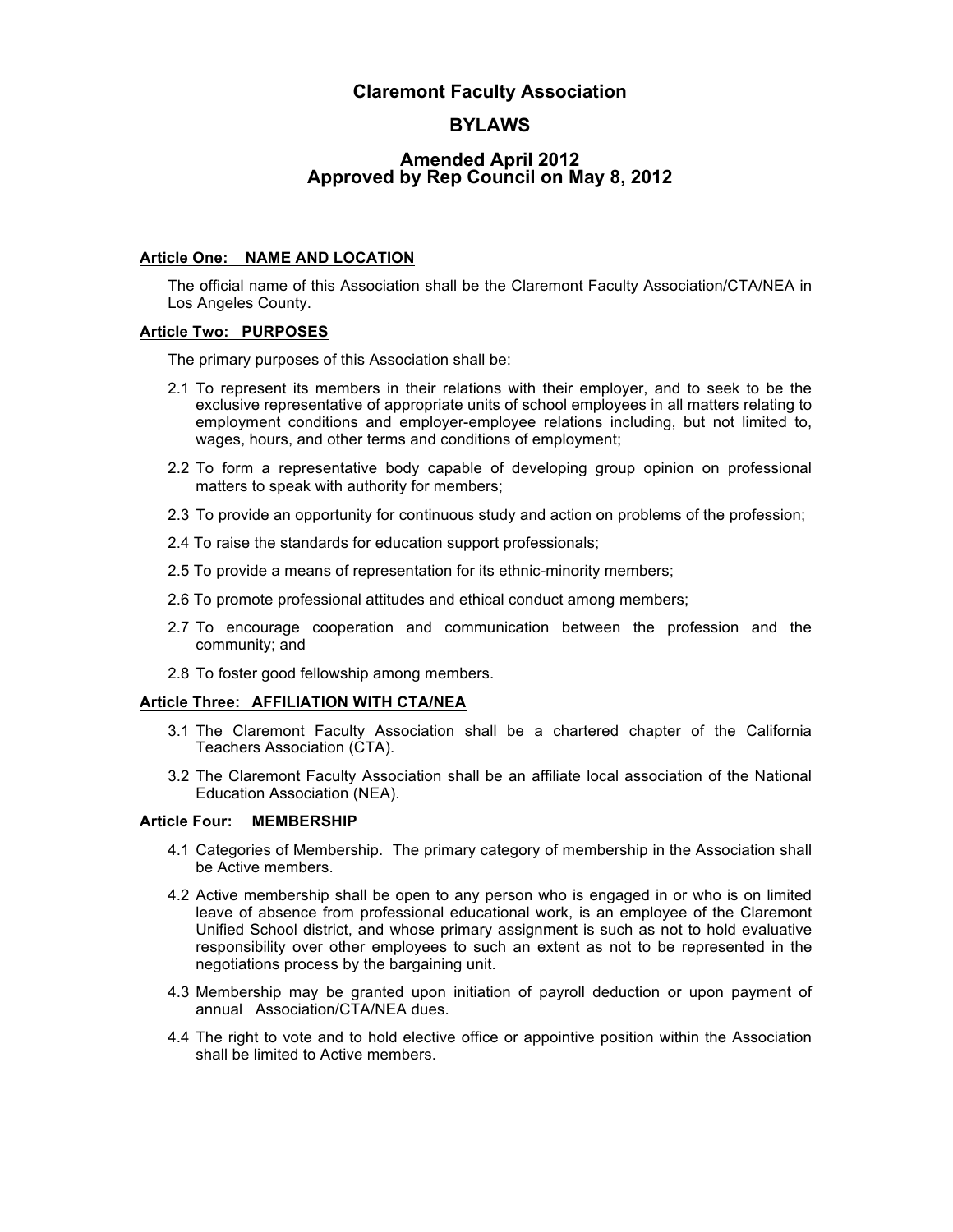- 4.5 Active members shall be eligible to vote in all elections, hold elective office or appointive position, receive special services, obtain assistance in the protection of professional and civil rights, and receive reports and publications of the Association.
- 4.6 Active members shall adhere to The Code of Ethics of the Education Profession.<sup>1</sup> *(Amended June 2011)*
- 4.7 The rights to and privileges of membership shall not be abridged in any way because of age, sex, race, color, ethnic group, marital status, national origin or sexual orientation.
- 4.8 No member of the Association may be disciplined without a due process hearing, which shall include the established appellate procedure.
- 4.9 The membership year shall be that period of time from September 1 of any given calendar year through August 31 of the following calendar year, inclusive.
- 4.10 Unless otherwise expressly provided by law, persons who tender agency fees shall have no rights or privileges within this Association.

### **Article Five: DUES, FEES, AND ASSESSMENTS**

- 5.1 The basic annual dues level for Active members, and representation fee for nonmembers represented in the bargaining unit, shall be sufficient to cover the operation expenses of the Association, the dues of CTA, and the dues of NEA.
- 5.2 The Association's portion of the basic annual dues, and the representation fee for nonmembers, shall be established by action of the Representative Council of the Association at the last regular meeting of the school year.
- 5.3 The Association shall apportion any negotiated representation fee on the same percentage basis as the full Association/CTA/NEA dues.
- 5.4 Membership shall be continuous after initial enrollment until delinquent or until a change in professional status shall make the member ineligible for membership. If by October 31 of any calendar year a member has neither paid the established annual membership dues for the current membership year, nor made satisfactory arrangements for payment, then that person's membership shall be considered delinquent and the name dropped from the rolls.

### **Article Six: POLICY-MAKING BODY**

- 6.1 The policy-making body of the Association shall be a Representative Council. The Representative Council, comprised of Active members of the Association, derives its powers from and shall be responsible to the Active membership.
- 6.2 The Representative Council shall be composed of the following Active members:
	- 6.2.1 Executive Board, ex-officio-voting;
	- 6.2.2 Faculty Representatives elected on the basis of one-person one-vote;
- 6.3 The Representative Council shall:
	- 6.3.1 Establish Association policies and objectives;
	- 6.3.2 Adopt the annual budget of the Association on or before the first meeting of the school year;
	- 6.3.3 Approve the establishment or discontinuance of committees recommended by the Executive Board; and
	- 6.3.4 Establish the dues of the Association.
- 6.4 The Representative Council shall meet at least once during each school month; the number, place and time of meetings to be decided by the Executive Board.

 $1$  Code of Ethics of the Education Profession can be found in the CTA Organizational Handbook.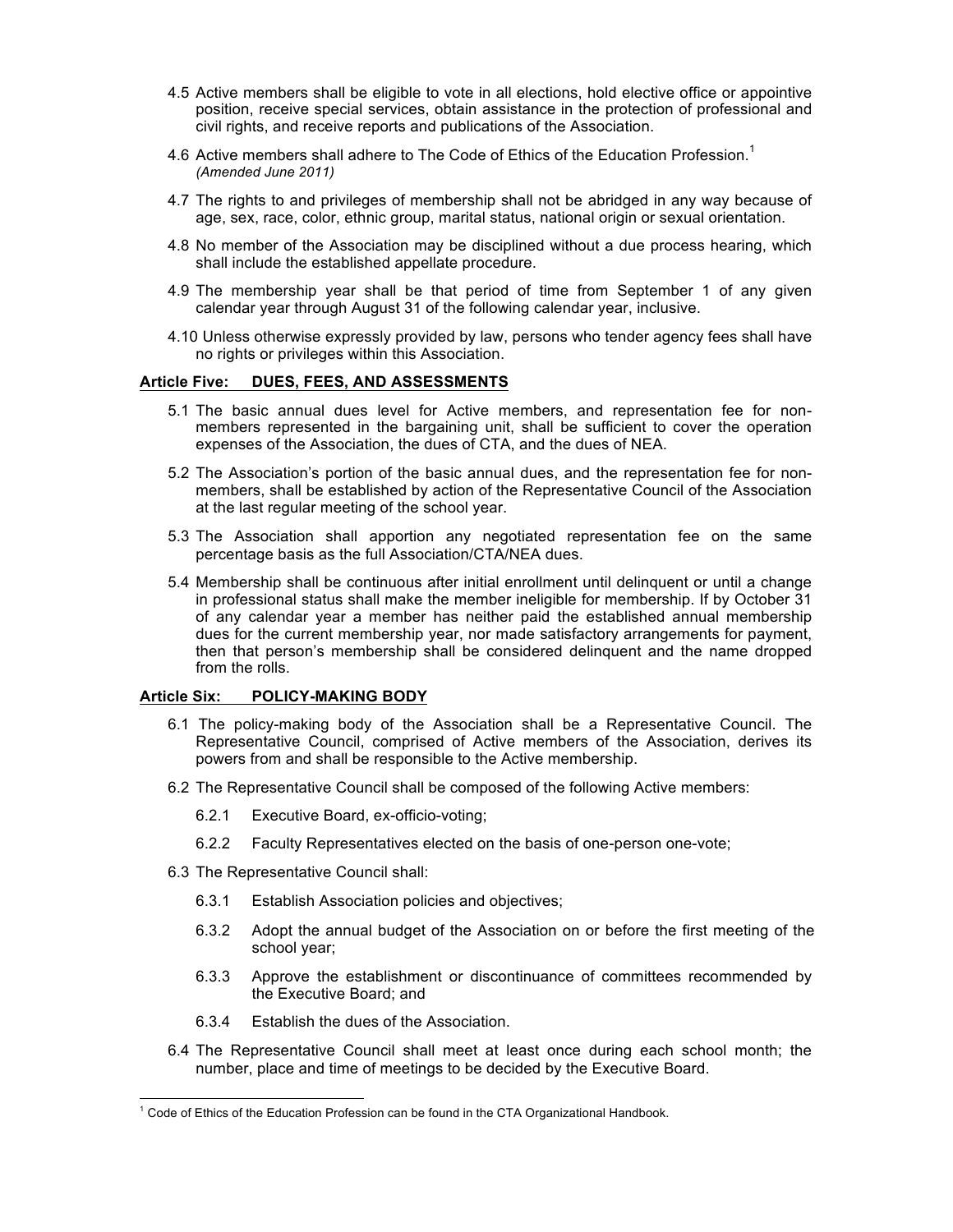- 6.5 Special meetings of the Representative Council may be called by the President, the Executive Board, or by the petition of twenty percent (20%) of the Active membership.
- 6.6 Special meetings of the Representative Council shall be called for a specific purpose and no business other than that for which the meeting is called may be transacted.
- 6.7 Notices and agendas for all meetings of the Representative Council shall be sent to all members of the Representative Council at least two (2) days prior to the date of the meeting.
- 6.8 For emergency meetings of the Representative Council during crisis situations, the Executive Board shall adopt procedures to notify representatives of meeting dates, places, and times.
- 6.9 Members of the Representative Council shall serve a term of one year.
- 6.10 A quorum for all meetings of the Representative Council shall consist of a majority of all voting members of the Representative Council.

### **Article Seven: FACULTY REPRESENTATIVES**

- 7.1 Faculty Representatives shall be elected by and from the Active membership for each faculty group. Such election shall be by open nominations and by secret ballot.
- 7.2 Each faculty, site or site unit shall be entitled to at least one representative and shall have one representative for each 15 Active members on the faculty, or major fraction thereof.
- 7.3 Active members who are not represented through an individual school faculty group shall be counted as a special faculty group entitled to the same representation on the Representative Council as individual school faculty groups.
- 7.4 Vacancies: Vacancies in the office of Representative for whatever cause may be filled by properly elected replacements.
- 7.5 Faculty Representatives shall:
	- 7.5.1 Conduct constant and ongoing liaison between the Representative Council and the Active members of the faculty/site unit;
	- 7.5.2 Serve as the official channel through which written communications and publications can be easily and quickly transmitted between the Association and the members;
	- 7.5.3 Represent the views and input of the Active membership of the faculty in votes taken in the Representative Council, conducting frequent and regular polls of such membership for this purpose; and
	- 7.5.4 Perform such additional duties as prescribed by the Executive Board.
- 7.6 A Faculty Representative shall not conduct an election in which he/she is a candidate.

### **Article Eight: OFFICERS**

- 8.1 The officers of the Association shall be a President, a Vice- President, a Secretary, and a Treasurer.
- 8.2 These officers shall be and remain currently paid-up local, state, and national (Active) members as a condition for nomination to and service in their respective positions during their terms of office.
- 8.3 These officers shall be elected by and from the Active membership of the Association. Such election shall be by open nominations and secret ballot.
- 8.4 Officers shall be elected for a term of two years, commencing on July 1 of any calendar year.
- 8.5 A vacancy shall be deemed to exist in the case of death, resignation, or inability to serve in any of the offices of the Association. If there is a vacancy occurring in the office of the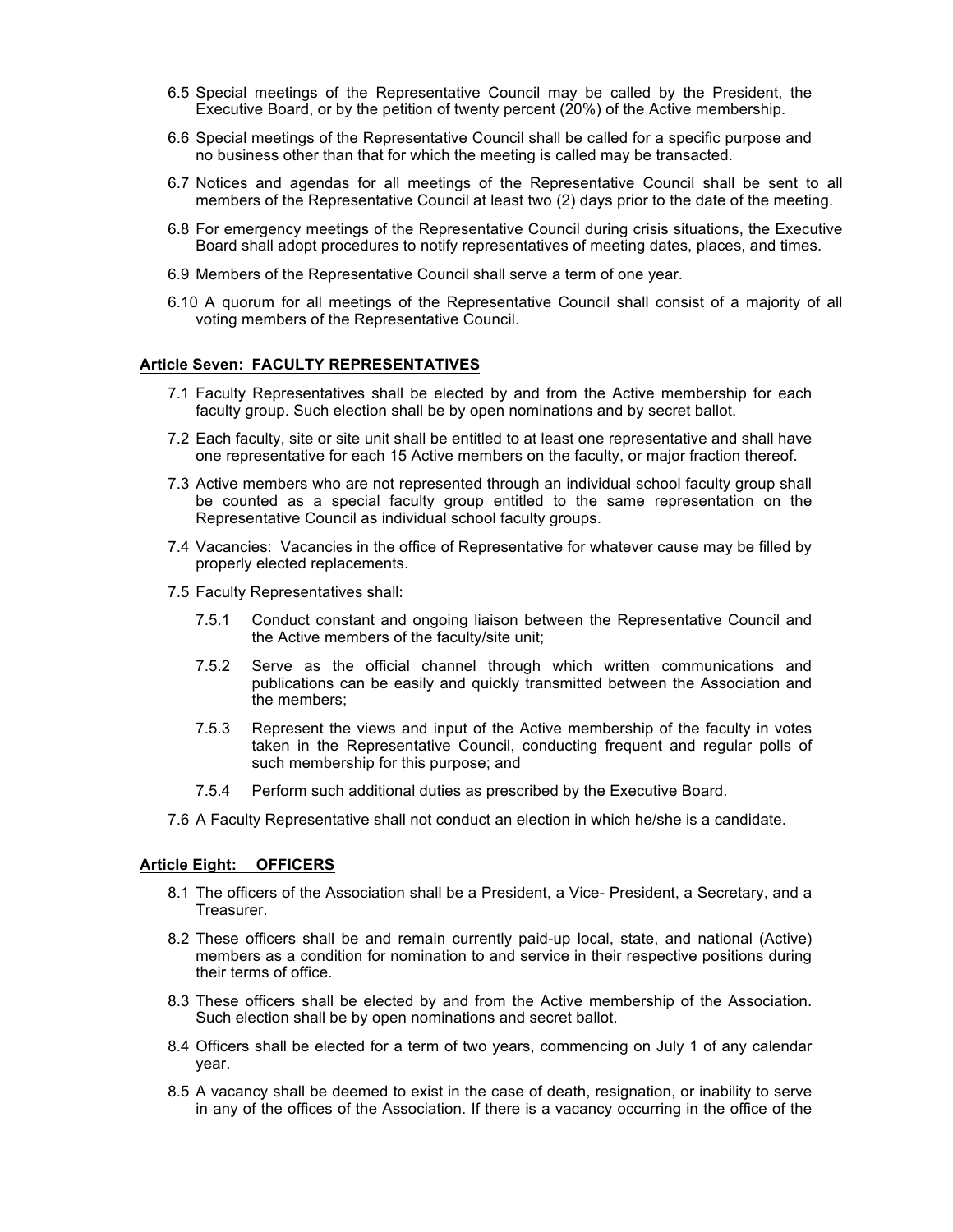President, the Vice-President shall assume the office. In the event a vacancy occurs in the other offices, a special election shall be held to elect successors to fill the unexpired terms.

8.6 The President shall be the chief executive officer of the Association and its policy leader.

The President shall:

- 8.6.1 Preside at all meetings of the Association, the Representative Council and Executive Board;
- 8.6.2 Prepare the agenda for the meetings of the Association, the Representative Council and the Executive Board;
- 8.6.3 Be the official spokesperson for the Association;
- 8.6.4 Be familiar with the governance documents of the Association, CTA, and NEA;
- 8.6.5 Appoint all chairpersons and members of committees with the approval of the Executive Board by the beginning of each school year;
- 8.6.6 Appoint the chairperson and members of the Bargaining Team with the approval of the Executive Board by the beginning of each school year;
- 8.6.7 Call meetings of the Association, Representative Council and the Executive Board;
- 8.6.8 Propose the procedures for grievance processing for ratification by the Executive Board and the Representative Council;
- 8.6.9 Suggest policies, plans and activities for the Association and be held responsible for the progress and work of the Association;
- 8.6.10 Attend meetings of the Service Center Council of which the Association is a part; and
- 8.6.11 Attend other CTA/NEA meetings as directed by the Representative Council.
- 8.7 The Vice-President shall:
	- 8.7.1 Serve as assistant to the President in all duties of the President;
	- 8.7.2 Assume the duties of the President in the absence of the President;
	- 8.7.3 Be responsible for the formation and distribution of the Association's calendar of activities; and
	- 8.7.4 Serve as coordinator of committee activities at the direction of the President.
- 8.8 The Secretary shall:
	- 8.8.1 Keep a careful and accurate record of the proceedings of each meeting, regular or special, of the Association, Representative Council, and the Executive Board;
	- 8.8.2 Be responsible for the distribution of minutes, notice of meetings, and agendas for all meetings to members of the Representative Council and Executive Board; and to the membership when appropriate;
	- 8.8.3 Keep an accurate roster of the membership of the Association and of all committees; and
	- 8.8.4 Carry on the correspondence pertaining to the affairs of the Association as directed by the President.
- 8.9 The Treasurer shall:
	- 8.9.1 Receive all funds belonging to the Association and be responsible for their safekeeping and accounting;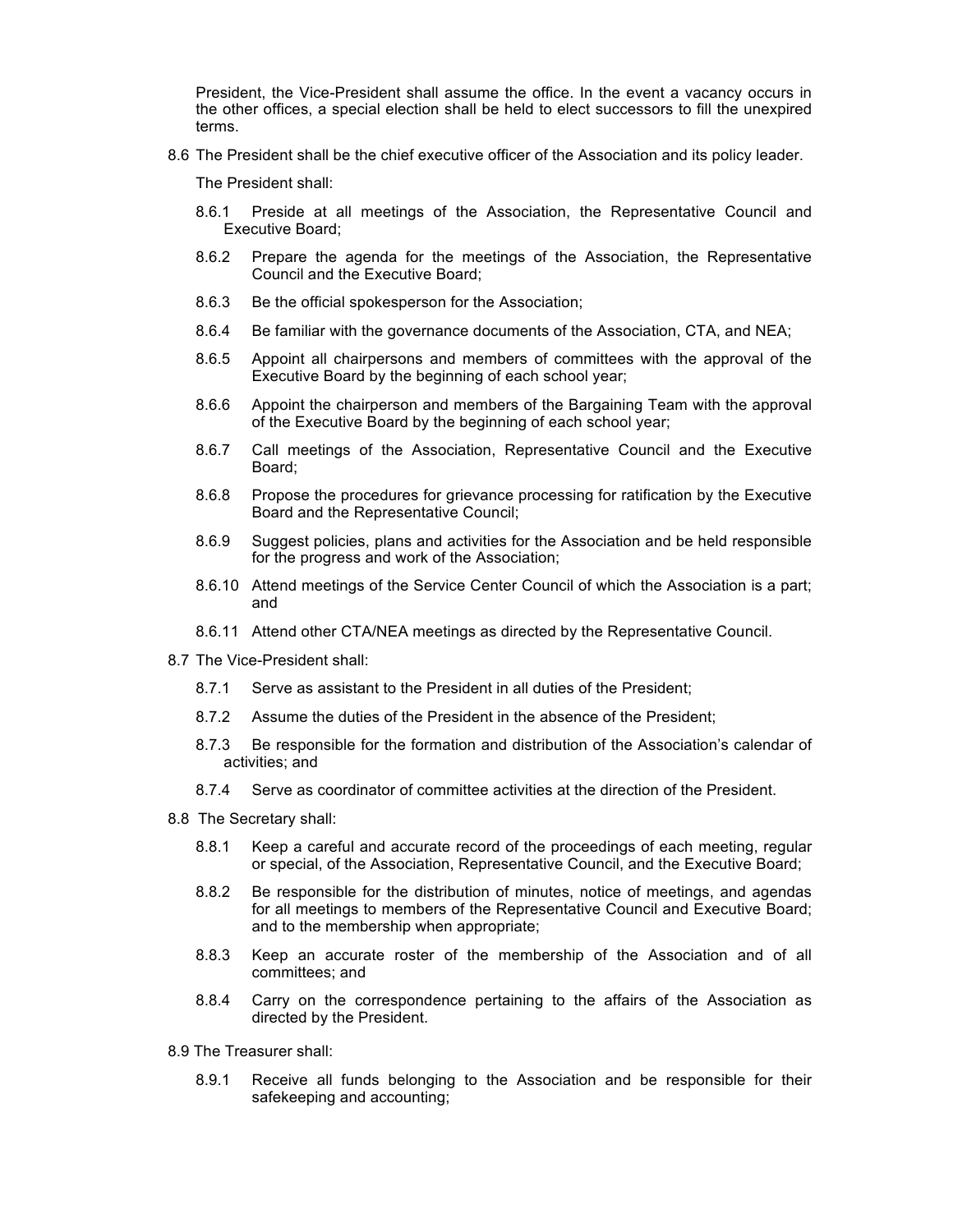- 8.9.2 Pay out such funds upon orders of the President;
- 8.9.3 Provide a written financial report for each regular meeting of the Representative Council and Executive Board;
- 8.9.4 Be responsible for an annual audit of the books of the Association and distributing a summary of this audit to the membership; and
- 8.9.5 Be responsible for submitting membership and financial reports to CTA, NEA, and other agencies as required by law.
- 8.10 The Immediate Past President shall:
	- 8.10.1 Serve as an advisor to the President and Executive Board;
	- 8.10.2 Assist the President and Executive Board in such duties as may from time to time, be requested;
	- 8.10.3 Monitor the attendance at Executive Board and Representative Council meetings;
	- 8.10.4 Enforce the bylaws;
	- 8.10.5 Enforce Parliamentary procedure.

### **Article Nine: EXECUTIVE BOARD**

9.1 The Executive Board shall be composed of the **elected** officers, the Members-at-large, Immediate Past President, Negotiations Chair and the Grievance Chair. These latter three positions are non-voting.

9.1.1 The at-large members of the Executive Board shall be elected with open nominations and by secret ballot.

9.1.2 The at-large members of the Executive Board shall be elected for a term of two years, commencing on July 1 of any calendar year.

9.1.3 Vacancies in the position of at-large members of the Executive Board shall be deemed to exist in the case of death, resignation, or inability to serve in this position. If there is a vacancy occurring in this position, a special election to fill the vacancy shall be held within thirty days.

- 9.2 All members of the Executive Board shall be and remain currently paid-up local, state, and national (Active) members as a condition for nomination to and service in this position.
- 9.3 The Executive Board shall meet prior to each regular meeting of the Representative Council and at such other times as the President may deem necessary, or upon written petition of a majority of the members of the Executive Board.
- 9.4 The duties and the responsibilities of the Executive Board are:
	- 9.4.1 Coordinate the activities of the Association;
	- 9.4.2 Act for the Representative Council when school is not in session;
	- 9.4.3 Direct the bargaining activities of the Association, subject to policies established by the Representative Council;
	- 9.4.4 Approve by majority vote appointment and by two-thirds (2/3) vote removal of bargaining team members;
	- 9.4.5 Recommend a budget for the Association to the Representative Council;
	- 9.4.6 Approve by majority vote all appointment and removal of committee members, including chairpersons;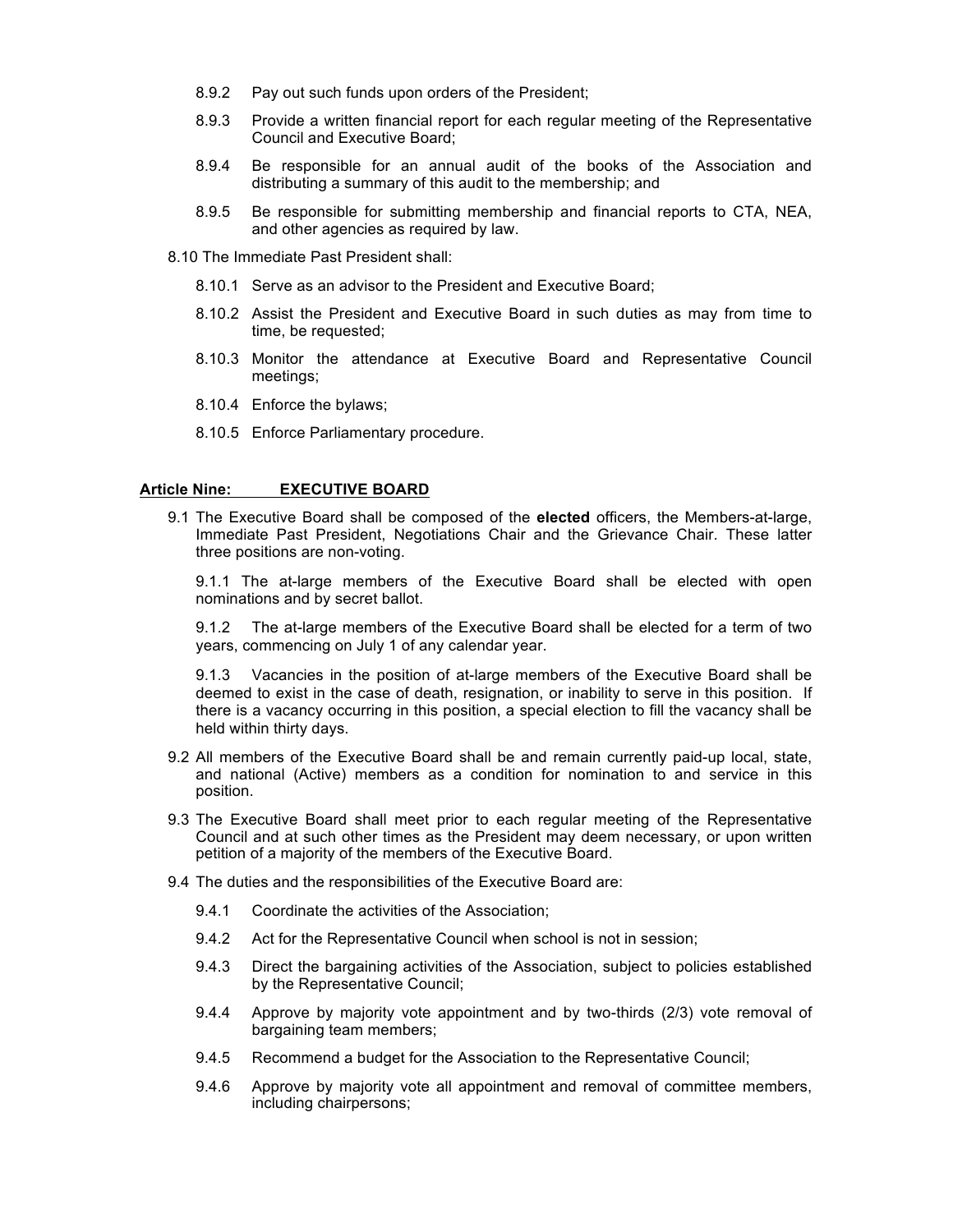- 9.4.7 Adopt the Standing Rules for the Association;
- 9.4.8 Adopt grievance procedure;
- 9.4.9 Direct the grievance activities of the Association; and
- 9.4.10 Exercise all the business and organizational powers and duties for the Association as prescribed by law and these bylaws, subject to any restrictions that may be imposed by the Representative Council.
- 9.5 A quorum for all meetings of the Executive Board shall consist of a majority of the elected members of that body.

#### **Article Ten: MEETINGS OF THE GENERAL MEMBERSHIP:**

- 10.1 Meetings of the Association may be called by the President, the Executive Board, or by written petition of twenty percent (20%) of the Active membership.
- 10.2 Notices of the Association meetings including date, place, time, and purpose of the meeting shall be made available to all members of the Association at least two days before the meeting except during crisis situations.
- 10.3 For emergency meetings during crisis situations, the Executive Board shall adopt procedures to notify the Association membership of meeting dates, places and times.
- 10.4 A quorum for meetings of the Association shall be a majority of the Active membership.

#### **Article Eleven: BARGAINING TEAM**

- 11.1 The duties of the Bargaining Team are to represent and to bargain for all bargaining unit members.
- 11.2 The President shall appoint all members, alternates, and the chairperson of the Bargaining Team with the concurrence of the Executive Board.
- 11.3 Vacancies created by resignation or inability to serve shall be filled by the Executive Board from the list of alternates.
- 11.4 The Executive Board, by two-thirds (2/3) vote, may remove a member of the Bargaining Team.
- 11.5 The Bargaining Team shall be under the direction of the Executive Board, and shall report its activities to the Executive Board, as the Board requires.
- 11.6 The Bargaining Team is empowered to reach tentative agreements with the district subject to ratification by the Active membership.
- 11.7 Responsibility and authority for directing the bargaining process on behalf of the Association are vested in the Executive Board subject to policies established by the Representative Council.
- 11.8 Employees in each appropriate bargaining unit shall be surveyed to determine contents of the proposed contract demands, and the contract proposal for each appropriate unit shall be approved by the Representative Council in that unit.
- 11.9 The Executive Board shall provide for the dissemination of information regarding bargaining and the activities of the Bargaining Team to the general membership.
- 11.10 Agreements reached between the Bargaining Team and the school board or its representatives shall be considered tentative and not binding upon the Association until such agreements have been ratified by the Active membership in the appropriate unit(s) unless such ratification shall have been specifically waived or otherwise delegated by that Active membership.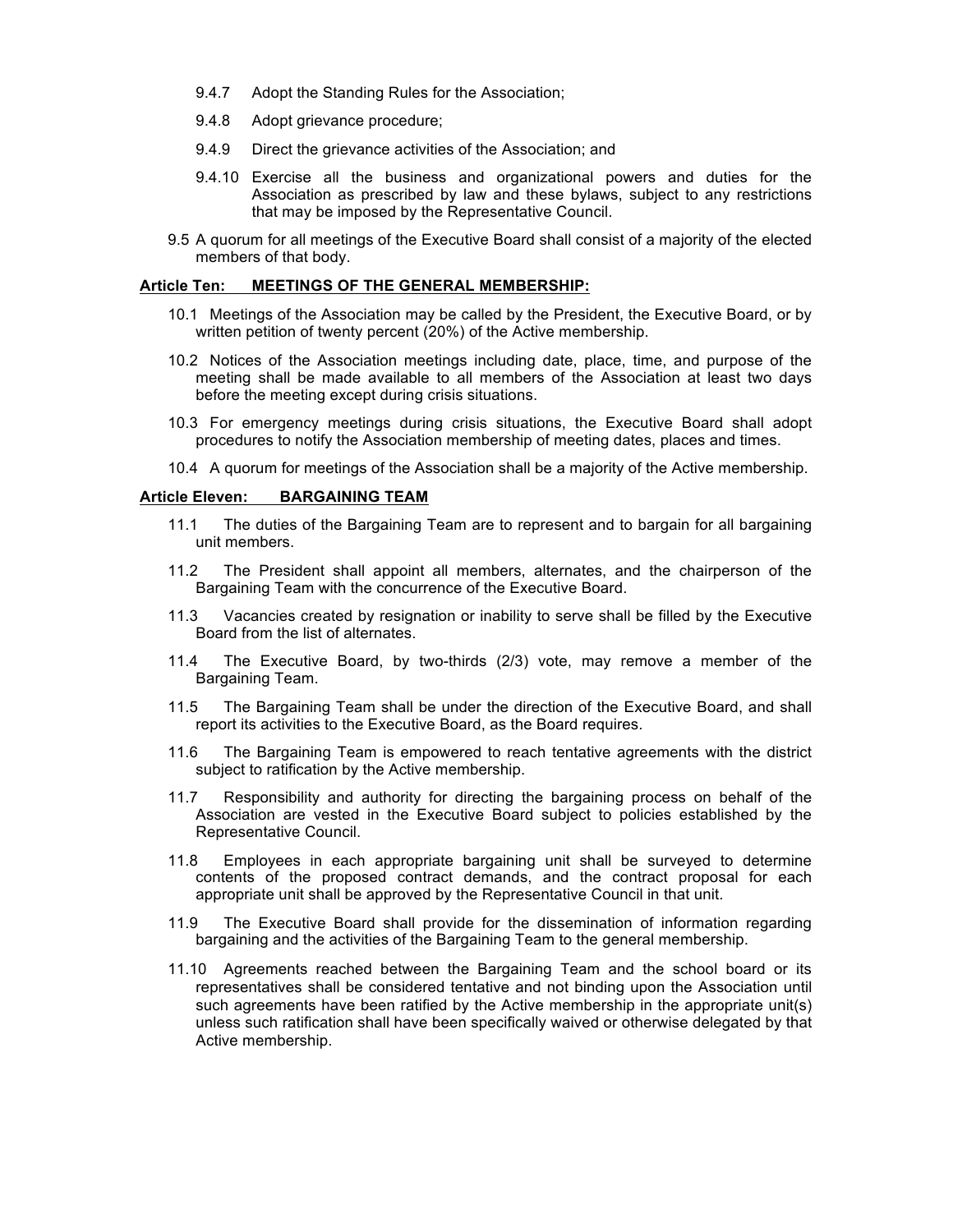### **Article Twelve: GRIEVANCE PROCESSING**

- 12.1 The Executive Board shall adopt, with the approval of the Representative Council, the procedures for grievance processing.
- 12.2 These procedures shall include, but not be limited to, the following:
	- 12.2.1 Provide for representation to assist all members of the bargaining unit(s) in processing grievances;
	- 12.2.2 Training for handling grievances; and
	- 12.2.3 Evaluation of the Association's grievance policies and procedures.

### **Article Thirteen: NOMINATIONS AND ELECTIONS**

The chapter president must provide Active members an opportunity to vote in all elections.

- Chapter presidents do not have the option of deciding whether an election shall be held.
- 13.1 There shall be an appointed Elections Committee.
- 13.2 Elections shall be conducted with:
	- 13.2.1 Open nomination procedure;
	- 13.2.2 Secret ballot;
	- 13.2.3 All Active member vote;
	- 13.2.4 Record of voters receiving or casting ballots; and
	- 13.2.5 Majority vote, unless otherwise specified.
- 13.3 State Council Representative elections shall be conducted in accordance with CTA guidelines after the chapter or Service Center Council has been notified to do so by the CTA Elections Committee.
- 13.4 NEA State Delegate elections shall be conducted in accordance with CTA guidelines.
- 13.5 NEA Local Delegate elections shall be conducted in accordance with CTA/NEA quidelines.<sup>2</sup>
- 13.6 The duties of the Elections Committee shall be to:
	- 13.6.1 Ensure that all Association/CTA/NEA election codes and timelines are followed;
	- 13.6.2 Establish election timelines;
	- 13.6.3 Develop and carry out timelines and procedures;
	- 13.6.4 Prepare ballots for election of officers and such other elections as may be necessary;
	- 13.6.5 Count the ballots and certify the results; and
	- 13.6.6 Handle initial challenges.

#### **Article Fourteen: COMMITTEES**

- 14.1 Committees, except as otherwise provided in these bylaws, may be established and discontinued by the Executive Board, subject to approval by the Representative Council.
- 14.2 Each committee shall submit periodic reports to the Executive Board and Representative Council.

 <sup>2</sup> The following is sample language for the provision for chapters utilizing the option to waive the ballot: *The association may waive the ballot and the candidates declared elected if, following a period of open nominations, the number of candidates is equal or less than the number of delegate positions to be filled. N.B*. This election practice will not generate successor delegates unless the nomination process requires candidates for both regular and successor delegate positions.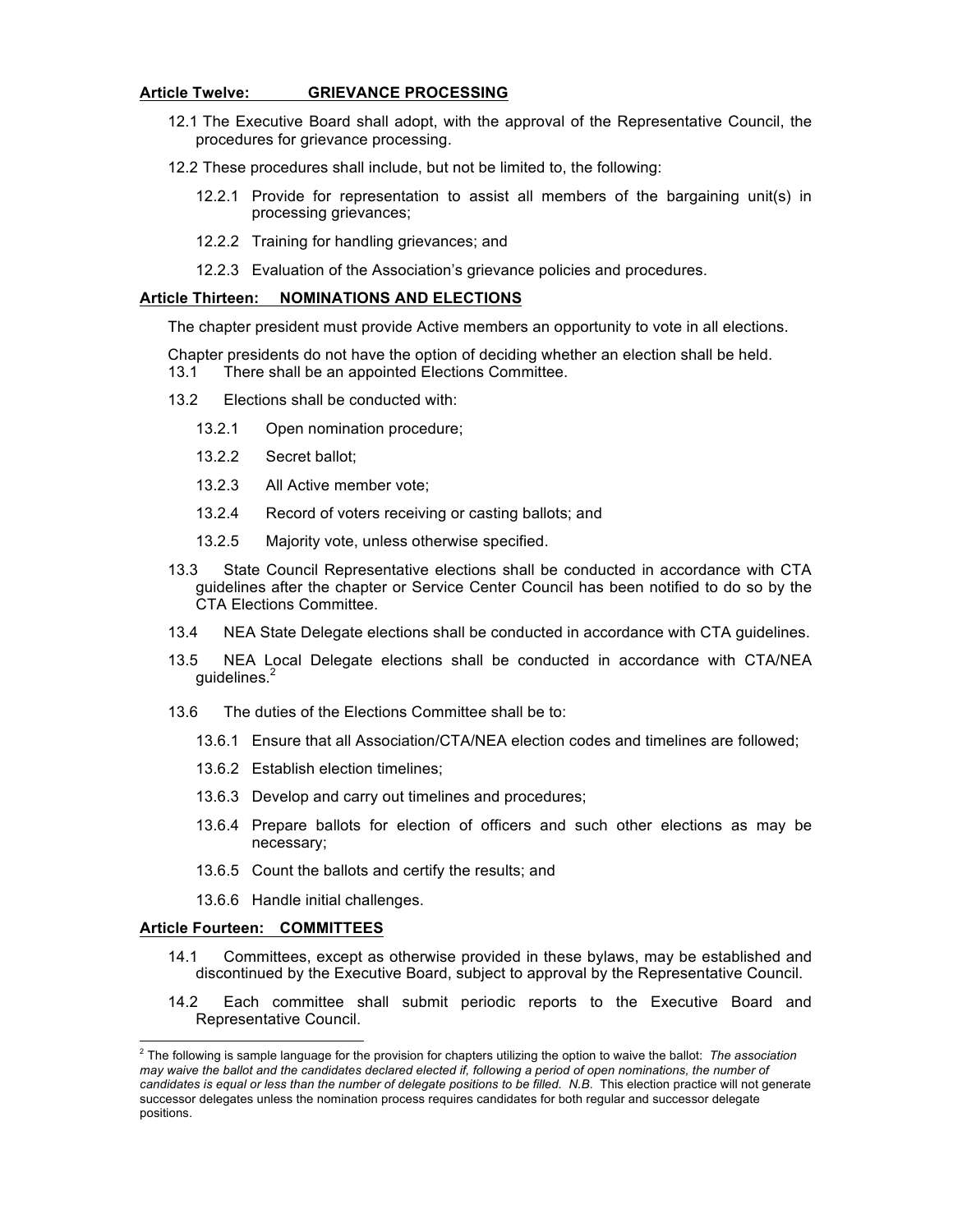# **Article Fifteen: PARLIAMENTARY AUTHORITY**

*Robert's Rules of Order, Newly Revised,* latest edition, shall be followed at all meetings of the Association, the Representative Council, and the Executive Board.

# **Article Sixteen: AMENDMENTS/PROCEDURES:**

These Bylaws may be amended by a two-thirds (2/3) vote of the representatives at any regular or special meeting of the Representative Council. Notice in writing of a proposed Bylaws amendment shall have been submitted to the Secretary (Secretary-Treasurer) and provided to members of the Representative Council at the meeting preceding the one at which it is to be voted upon.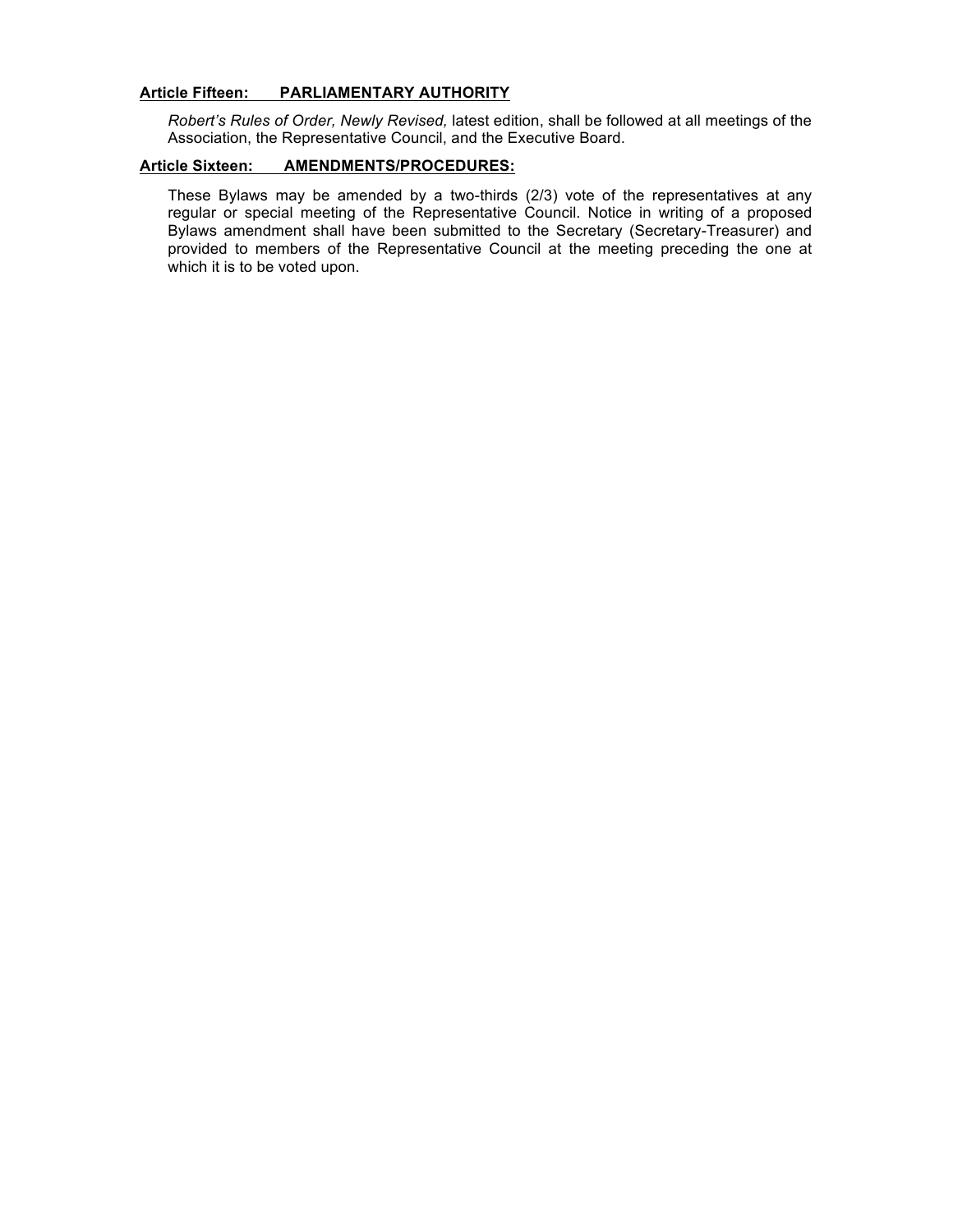# **ELECTION STANDING RULES**

# **NOMINATIONS AND ELECTIONS**

# **A. Elections Committee**

- 1. There shall be an Elections Committee.
- 2. The Elections Committee and Chairperson shall be appointed by the president and approved by the Executive Board to which it is responsible at the beginning of each school year.
- 3. The Committee should be composed of at least three (3) members who are not on the Executive Board, who are familiar with the unit operations, and who are not seeking election.
- 4. The Elections Committee is charged with ensuring that elections are conducted in a fair and impartial manner.
- 5. Any Association member who is either a candidate on the ballot or whose immediate family member is a candidate shall abstain from all election committee activities on that particular ballot.

# **B. Election Requirements**

- 1. The chapter shall ensure that an open nomination procedure is in place (i.e., any member may nominate any member, including himself or herself). The only qualification for office shall be Active membership in the chapter.
- 2. Every Active member shall be assured of voting by secret ballot.
- 3. There shall be at least a fifteen (15) calendar day period between notice of election and the actual voting.
- 4. There shall be an all Active member vote. A member who is off-track or on dues paying leave shall be sent election information by mail to his/her last known residence.
- 5. A chapter shall provide means for all Active members to vote (including vote by mail), and it shall be the responsibility of the member to notify the chapter if s/he desires a ballot at a site other than the regularly scheduled voting place.
- 6. An Active member shall acknowledge receipt of a ballot by signature on a registration sheet at the time of issuance of the ballot or on an envelope when returning the voted ballot.

If a roster/sign-up sheet of Active members is prepared for a school site ahead of time, initials of the member may be accepted.

# **C. Announcement**

- 1. The announcement of election shall include the offices, length of terms, and the election timeline.
- 2. The announcement shall be publicized in a manner that ensures every member has an opportunity to file a declaration of candidacy.

# **D. Timeline**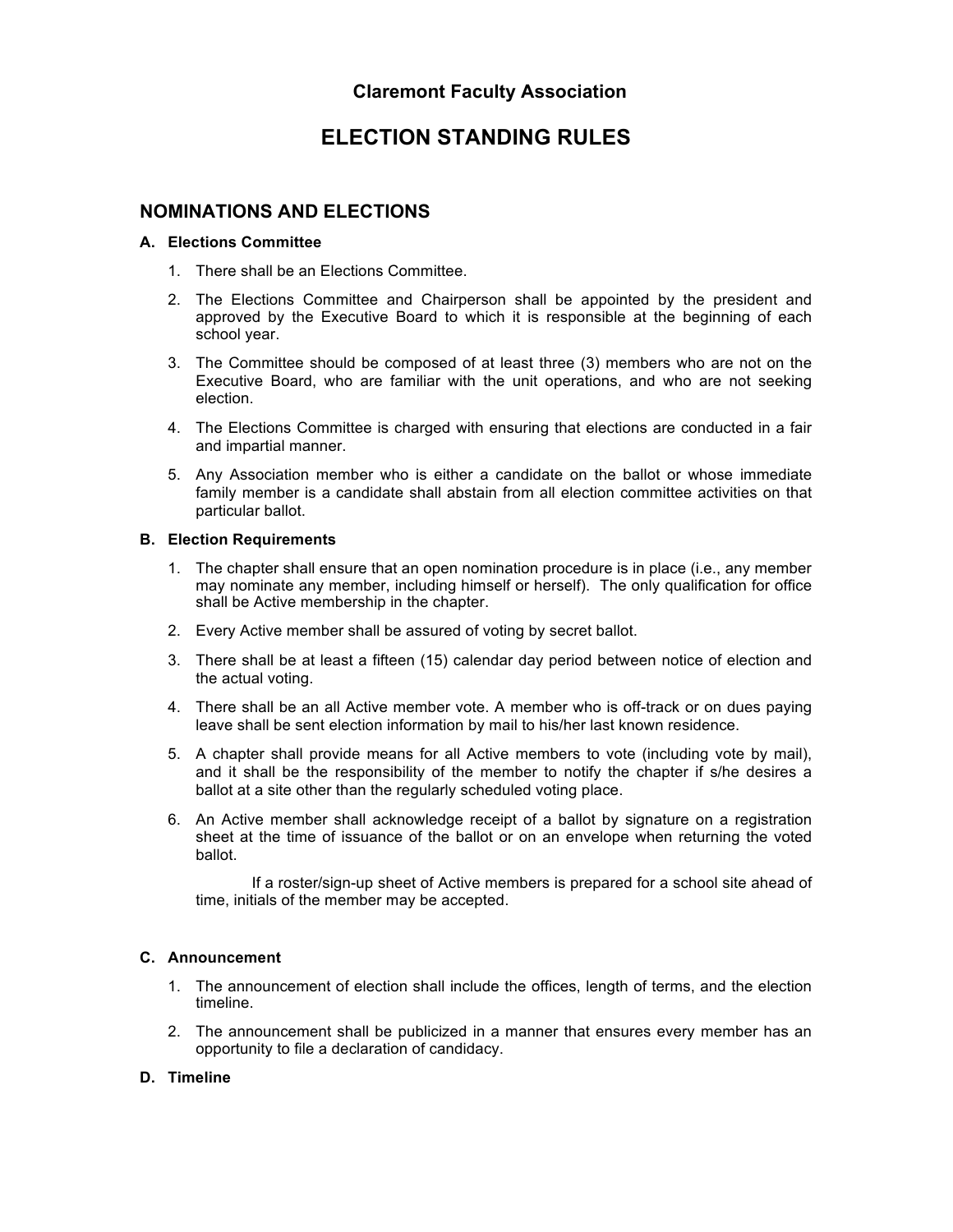- 1. Schools/work sites on alternative calendars shall be considered when setting election timelines.
- 2. The timeline for the election shall include dates for:
	- a. Announcement of vacancy(ies) and term(s) of office using a method that will ensure each member is aware of the opportunity to file a declaration of candidacy;
	- b. At least fifteen (15) calendar days between the announcement date of the vacancy(ies) and the date of the election;
	- c. Place, time and date of receipt (date received, not date postmarked) for declaration of candidacy forms;
	- d. Final date to acknowledge candidates' declaration of candidacy;
	- e. Date for preparation of ballots;
	- f. Date on which ballots will be distributed;
	- g. Date by which to request a ballot;
	- h. Date(s) when voting will take place;
	- i. Deadline date (date received, not post-marked date), time and place for return of ballots;
	- j. Date, time and place where ballots will be counted, which should be immediately following the deadline for receipt of voted ballots;
	- k. Date that announcement of results shall be made to leadership, candidates, members, and posted at each work site, which date shall be not later than five (5) calendar days following the counting of ballots;
	- l. Dates and timelines for run-off election, if necessary; and
	- m. Deadline for filing of challenges to initial election and run-off if held (date received, not date postmarked).

# **E. Finances and Use of Unit Resources**

- 1. Chapter monies received through dues, assessment or similar levy shall not be used to promote any candidate.
- 2. A candidate may not accept direct contributions from a chapter's treasury or indirect contributions in the form of use of a chapter's assets, facilities, staff, equipment, mailings, good will and credit.
- 3. A unit may not state or indicate its preference for a candidate in the unit's publications.
- 4. The use of links to any Association website by a candidate is prohibited.
- 5. Candidates cannot campaign on any chapter, Service Center Council, UniServ or district created social networking site.
- 6. District email addresses and/or systems shall not be used for campaigning.
- 7. The official logo of the unit or official Association title may not be used in a way that suggests that the candidate has the support of the unit, CTA, or any of its affiliates. This prohibition includes candidate email addresses.

# **F. Candidate's Rights**

- 1. Privileges extended to one candidate shall be extended to all candidates.
- 2. Each candidate shall receive a copy of the election timeline, procedures and guidelines.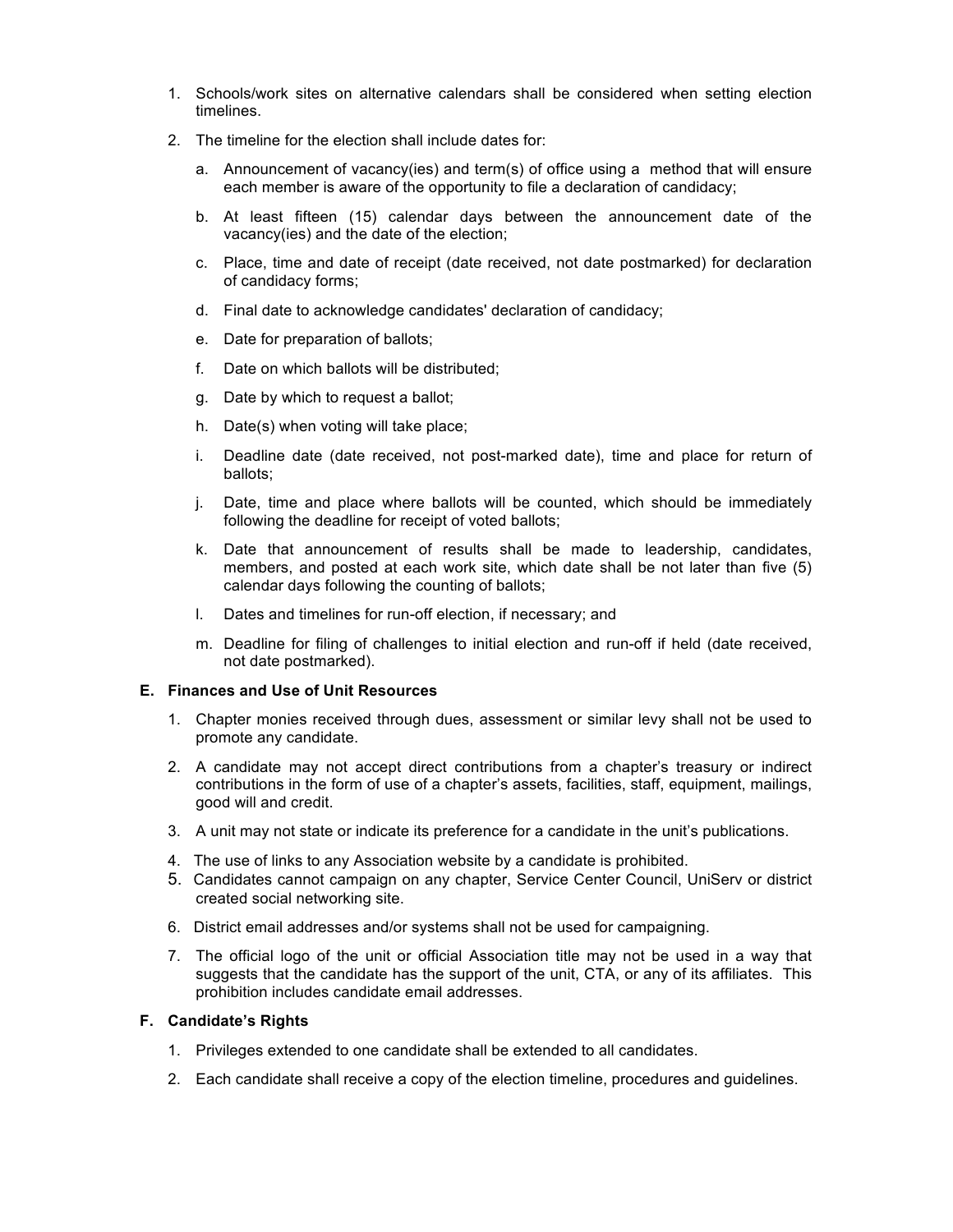3. Each candidate shall have the right to a list of the name and address of work sites and the number of Active members at each site for the purposes of campaigning.

# **G. Ballot**

1. The names of the candidates shall be printed on the ballot in CTA alphabetical order. The name of each candidate shall be as printed on the declaration of candidacy. When a candidate's last name is hyphenated, the name before the hyphen shall be used for placement on the ballot.

In the event that the last name of more than one candidate begins with the same letter or more than one candidate has the same last name, the CTA alphabetical order shall continue to be applied throughout the name including the first name.

- 2. The ballot shall state the name of the office/position, the term, and the names of the candidates.
- 3. The ballot shall include space for a write-in candidate, except in run-off elections.

### **H. Distribution of Ballots and Methods of Voting**

- 1. Each member shall receive a ballot. Active members who are off-track or on a duespaying leave shall be notified by mail in order to provide them an opportunity to vote.
- 2. Voting shall be by one or a combination of the following methods:
	- a. At School/Work Site/Specified Voting Site
		- 1) On Site Voting Using Ballot Box

a) Each voter must sign or initial a voter roster/sign-up sheet before receiving a ballot.

- (1) Voter Roster List of eligible voters.
- (2) Voter Sign-up Sheet List of eligible voters which includes a place for a signature.
- b) The marked ballot must be returned to a designated site representative or ballot box.
- c) Site representatives must return all voter roster/sign-up sheets and ballots to the Elections Committee by the designated date and time. Ballots must be secured and uncounted. Roster/Sign-up sheets and ballots from each site must be kept together until verified by Elections Committee.
- d) Preliminary counts shall not be completed at school/work sites.
- e) Refer to Section K for the Counting of Ballots procedures.
- 2) On Site Voting Using Envelopes

When voting is conducted at school or specified sites using envelopes, the procedure shall be as follows:

- a) A list of current Active members shall be prepared, which includes each member's name and school/work address.
- b) The voter shall be provided with the following:
	- (1) A ballot;
	- (2) Instructions on:
		- (a) Folding and placing of the ballot in the unsigned inner envelope;
		- (b) Placing of the unsigned inner envelope into the outer envelope;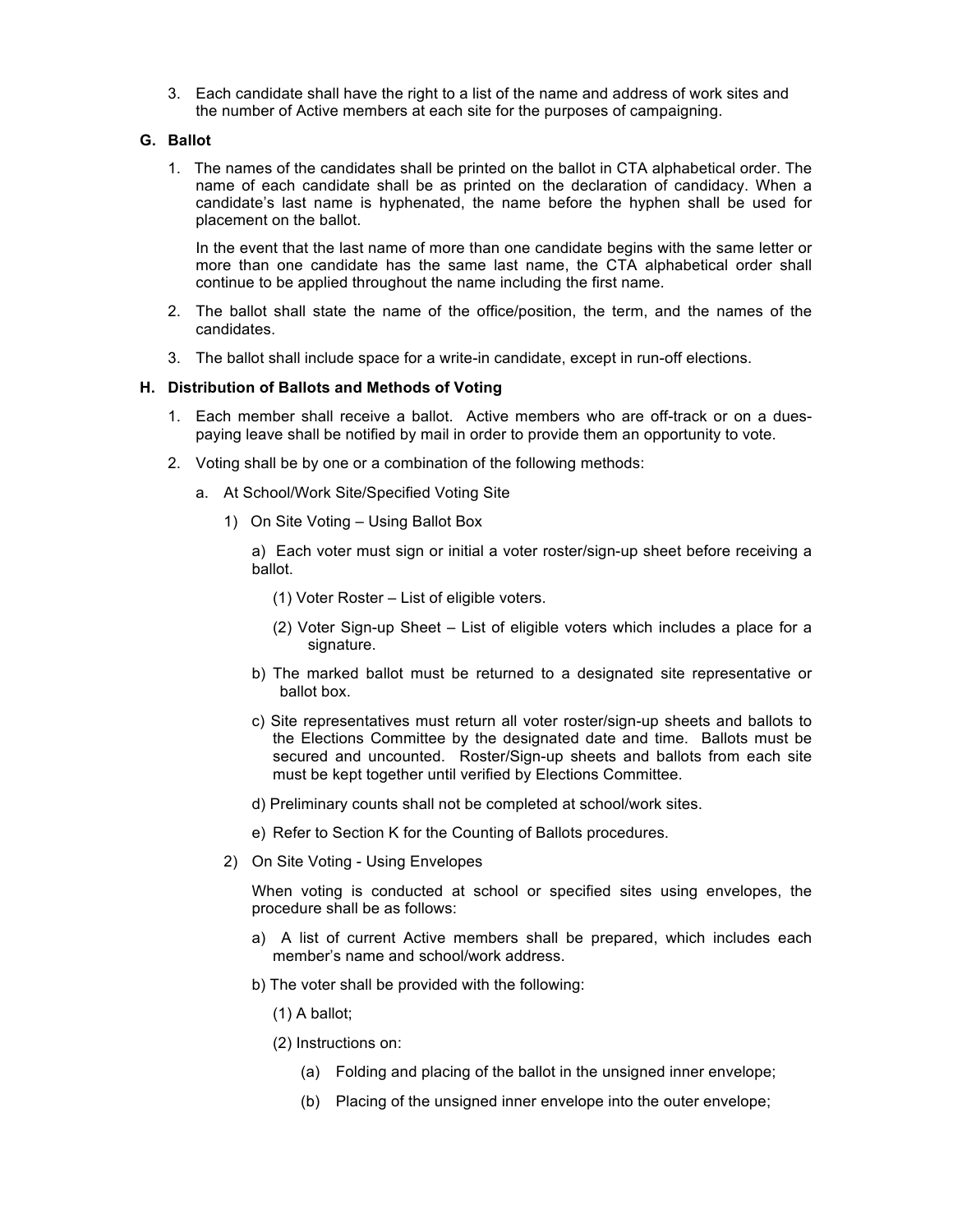- (c) Signature and school on the outer envelope addressed to the chapter; and
- (d) Deadline date for receipt of the voted ballot at the chapter office.
- (3) A small envelope (inner envelope) in which to place the voted ballot; and
- (4) A larger envelope (outer envelope) addressed to the chapter, on which the voter prints and signs his/her name.
- c) At the time of counting of the ballots, the names on the outer envelope shall be checked against the official list of voters. The name on the official list shall be marked to show that the voter has returned a ballot.
- d) The outer envelope shall then be opened and put in a separate stack for safekeeping as a record of voters.
- e) All inner envelopes shall be placed in a separate receptacle.
- f) The inner envelopes shall be slit and the ballots removed from the envelopes, stacked and then counted.
- g) Refer to Section K for the "Counting of Ballots" procedure.
- b. Voting By Mail

Special care should be taken in all phases of handling of ballots to ensure the accuracy and the secrecy of voting by mail. The following procedures and guidelines have been developed for this situation:

- 1) A list of current Active members shall be prepared, which includes the following: name, school/work and home address.
- 2) A determination shall be made prior to the election whether the ballots shall be sent to the school/work site or to the home of the member.
- 3) Each voter shall be provided with:
	- a) A ballot;

b)Instructions on:

- (1) Folding and placing of the ballot in the unsigned inner envelope;
- (2) Placing of the unsigned inner envelope into the outer envelope;
- (3) Signature and school on the outer envelope addressed to the chapter; and
- (4) Deadline date for receipt of the voted ballot at the chapter office.
- c) A small envelope (inner envelope) in which to place the voted ballot; and
- e) A larger envelope (outer envelope) addressed to the chapter, on which the voter prints and signs his/her name.
- 4) At the time of counting, the names on the outer envelope shall be checked against the official list of eligible voting members.
- 5) The name on the official list should be marked to show that the voter has returned a ballot.
- 6) The outer envelopes shall then be opened and put in a separate stack for safekeeping.
- 7) All inner envelopes shall be placed in a separate container.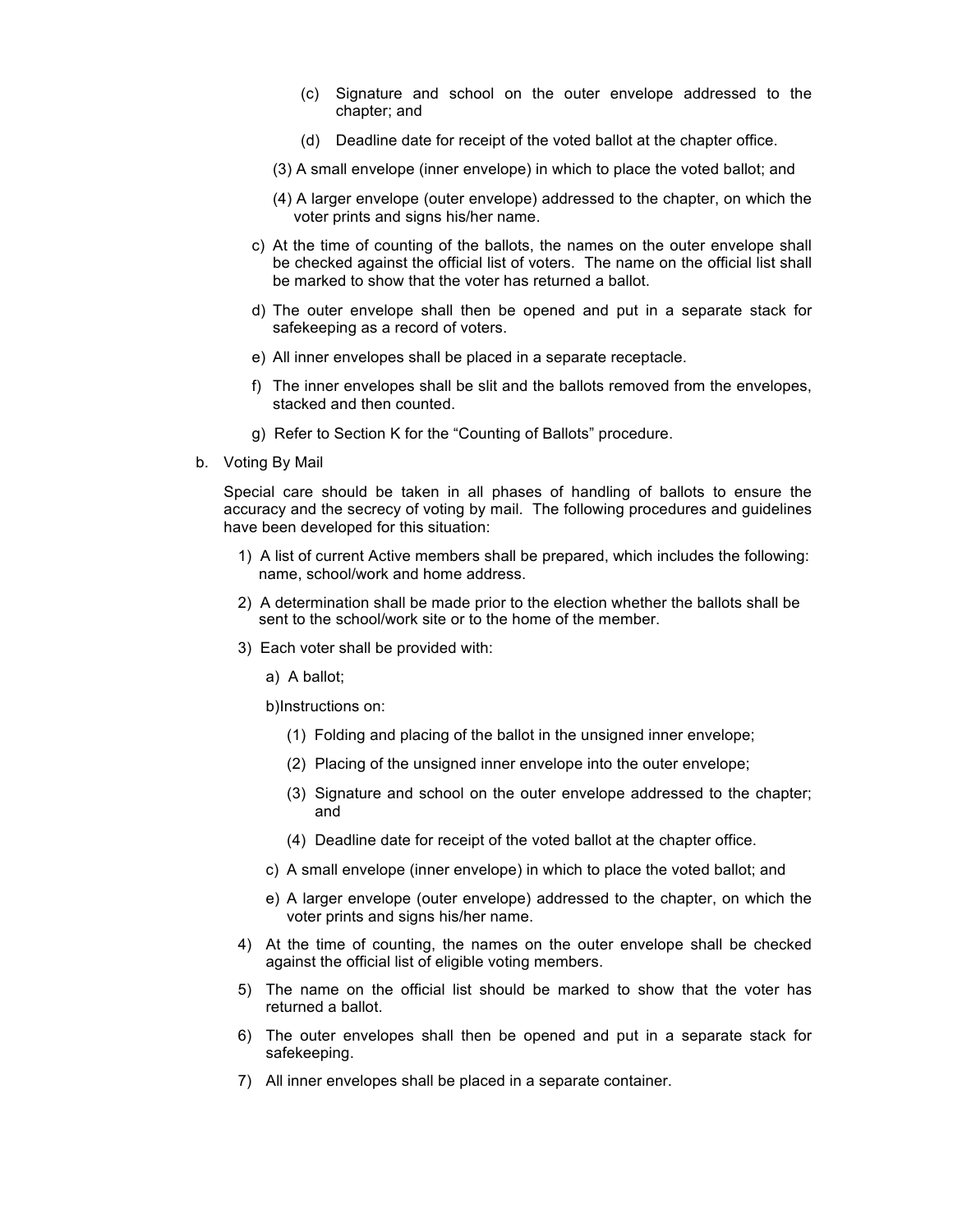- 8) All inner envelopes shall be opened and the ballots removed from the envelopes, stacked, and then counted.
- 9) Refer to Section K for the "Counting of Ballots" procedure.

# **I. Electronic Voting**

Electronic voting is only permitted through the CTA Elections and Credentials Committee and CTA Board approval. See *Requirements for Chapter Elections Procedures,* Section VII.4., pages 4-5 for requirements.

# **J. Vote Requirement**

All vote requirements shall be established in accordance with CTA guidelines. Unless otherwise specified, all elections shall be decided by majority vote. Write-in votes are valid and must be counted.

- 1. A majority vote means more than half of the legal votes cast for each office/position on the ballot.
- 2. A plurality vote means the largest number of votes to be given any candidate or issue.
- 3. A two-thirds (2/3) vote means at least two thirds (2/3) of the legal votes cast,
- 4. For unit officers, the election will be by majority.
- 5. For State Council: The election will be by majority vote and will follow the requirements set forth in the *CTA Elections Manual*. *(See the Election Timelines, Procedures, and Guidelines in Sections IV-9.2 and IV-9.3 of the CTA Elections Manual)*
	- a. If a unit is a single electoral district, the election for State Council Representative will be counted and reported by the chapter elections committee.
	- b. If the unit is within a multiple unit electoral district, the chapter returns the chapter tally sheet, voted ballots, and voter roster/sign-up sheets to Service Center Council Elections Committee by deadline date. A minimum of two (2) signatures will be required to validate the tally report.
	- 6. If no candidate receives a majority vote, a run-off election shall be conducted among the candidates receiving the highest number of votes. The names on the ballot will be one (1) more than the number of vacancies to be filled. **There shall be no provisions for write-in candidates in run-off elections.**
- 7. For NEA Local Delegates, the election will be by majority or plurality vote, with the determination to be made in advance of the announcement of the election by the local. Results must be sent to the CTA Governance Support Department.
- 8. An election for NEA Delegates may be waived and the candidate(s) declared elected if, following a period of open nominations, the number of candidates is equal to or less than the number of delegate positions to be filled. An affiliate utilizing this provision must have adopted a governing provision or election policy allowing such a practice. This election practice will not generate successor delegates unless the nomination process requires candidates for both regular and successor delegate positions.
- 9. For NEA State Delegates, the election will be overseen by the Service Center Council. The local Elections Committee shall submit to the Service Center Council the official CTA/NEA state delegate election Teller's Report, ballots, Tally Sheets and signature sheets/rosters. The Service Center Council will forward the results to CTA.
- 10. For additional CTA/NEA election guidelines refer to the official *CTA Elections Manual*.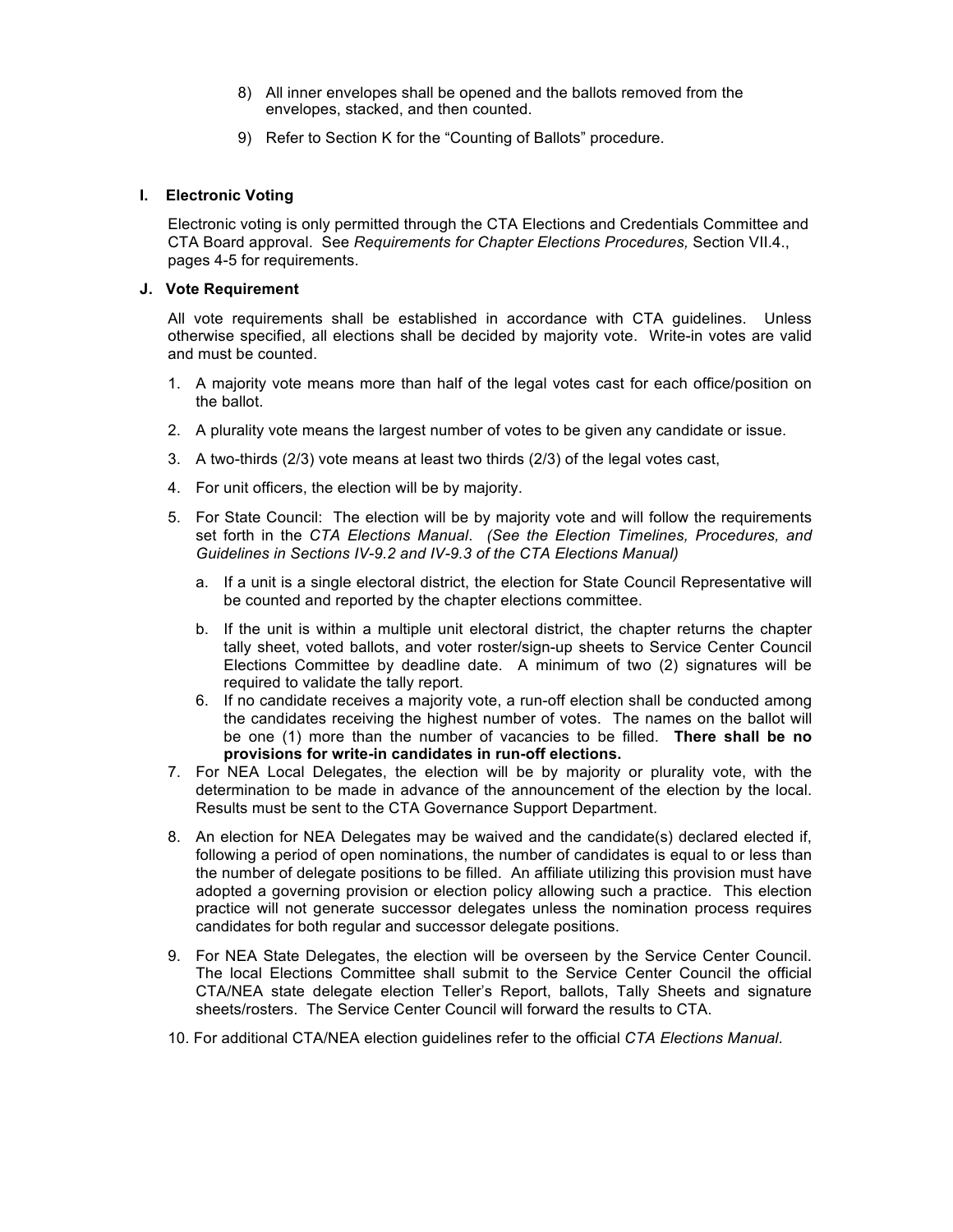# **K. Counting of Ballots**

- 1. The Elections Committee shall verify signature sheets with ballots received, count the ballots, which should be completed immediately following the deadline for receipt of voted ballots.
- 2. Each office/position on the ballot shall be treated as a separate race. If a majority vote is required, it shall be calculated as more than half of the legal votes cast for each office/position on the ballot.
- 3. Blank and/or illegal ballots for each office/position shall be set aside. Examples include the following:
	- a. Member not listed on the voter roster;
	- b. Voter's intent unclear;
	- c. Votes cast for more than number allowed;
	- d. Votes cast on unofficial ballot (probably reproduced); and
	- e. Candidate is not a member.
- 4. Ballots set aside and not counted are:
	- a. More ballots than signatures;
	- b. Ballot(s) received after deadline;
	- c. Voting envelopes without a signature; and
	- d. Ballots that are separated from roster/sign-up sheet.
- 5. After verification of signatures, ballots shall no longer be separated by site.
- 6. The Elections Committee should categorize each illegal ballot, make a determination of whether the vote(s) in that category should be counted separately, as listed in four (4) above, and make a note of the decision. The ballots should remain separate.
- 7. The Elections Committee will prepare the Teller's Report, recording information on the total number of votes cast, the number needed to win/pass, the number of votes received by each candidate/issue and the number of blank and illegal ballots for each office/position with an explanation of illegality, and signed by each Elections Committee member. The Teller's Report shall not contain a school-by-school or site-by-site breakdown report.
- 8. The Chairperson of the Elections Committee will deliver the report of the election results to the president and interested parties. The election results shall be posted at each work site no later than five (5) calendar days following the counting of the ballots.
- 9. The ballots and voter sign-up sheets should be retained by the unit for one (1) year after the election.

# **L. Observers**

- 1. Each candidate shall be allowed to have one (1) observer, who may be the candidate, at the vote counting site and shall give the name of the observer to the Elections Committee before counting.
- 2. An observer shall not interfere with the counting and shall stay in the counting area until the President or designee has been notified of the results and has notified each candidate of the results. The observer must maintain the confidentiality of the election process.

# **M. Challenge Procedure**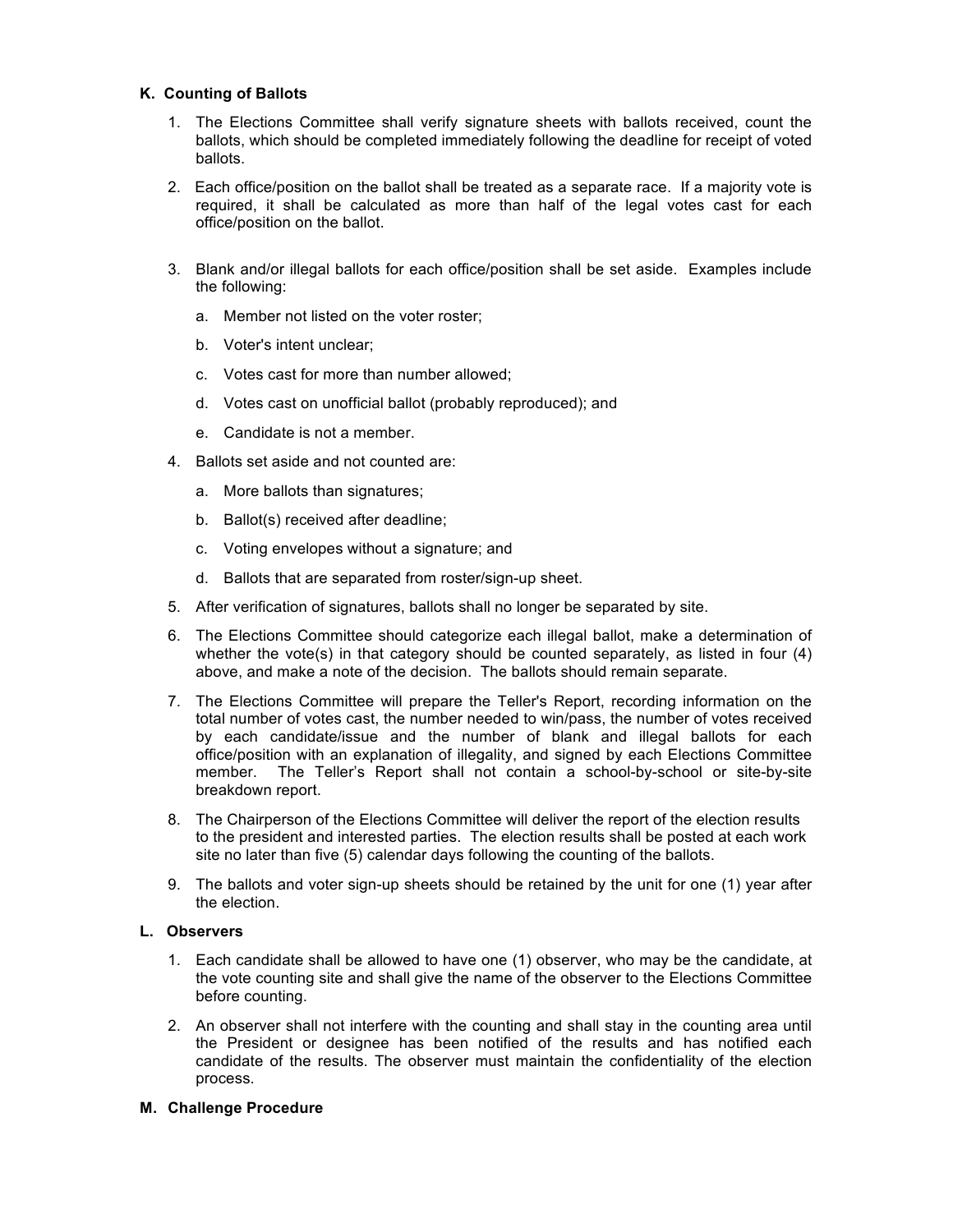- 1. A challenge cannot be initiated until after the results of the elections have been posted at each work site.
- 2. Challenges for election of State Council Representatives, Alternates, State, and Local delegates to NEA RA follow procedures in the *CTA Elections Manual*.
- 3. The challenging party(ies) must notify the unit president and elections chair of a challenge in writing within ten (10) calendar days after the announcement of the results of the election. If the unit president is a candidate on the ballot, please see item number five  $(5)$ .

The notification must be on the official CTA Challenge Form. (*See Appendix P of CTA Elections Manual)*

- 4. Upon receipt of the challenge, the Elections Committee will notify all the candidates in the election being challenged that a challenge has been filed. Within ten (10) calendar days after receipt of the challenge, the unit's Elections Committee shall, in accordance with the unit's bylaws and standing rules, conduct an investigation and determine whether or not the challenge:
	- a. Is a violation of the unit's election requirement(s).
	- b. Is supported by the appropriate documentation.
	- c. Requires more information. The information will be obtained via the most feasible method.
	- d. Identified violation(s) that may have affected the outcome of the election.
	- e. Within the same ten (10) calendar day period, the unit's Elections Committee shall submit a written report including issues and recommendations to the Chapter President and the Executive Board.
- 5. Any member of the Executive Board who was a candidate in a race that is challenged, or whose immediate family member is such a candidate, shall recuse themselves from discussion and voting on the challenge. If in the case where the majority of the Executive Board is unable to act on the challenge the decision shall move to the Representative Council.
- 6. The Executive Board shall act on the report no later than ten (10) calendar days following receipt of the written report of the elections committee in accordance with CTA Challenge Procedures as described in the CTA Challenge Procedures – Local/Service Center Council Elections of *CTA Elections Manual*. The names of challengers and challenge forms shall remain confidential. The Executive Board must issue its decisions in writing to the challenger and the Elections Committee Chair.
- 7. If the Executive Board fails to act within ten (10) calendar days of the initial challenge, the individual may file an appeal as described below by writing to the CTA President.
- 8. If the challenging party(ies) wish(es) to appeal the decision of the unit's governance body, he/she may file an appeal in writing to the CTA President within ten (10) calendar days from the date of the decision of the governance body. The appeal shall be the original challenge filed at the unit level, and additionally shall include the local Elections Committee report and the Executive Board's decision.
- 9. The challenge procedure for election of State Council Representatives and Alternates, and State or Local Delegates to the NEA Representative Assembly is outlined in the *CTA Elections Manual*.

### **N. Initiative Procedures**

1. The Active membership shall have the authority to make decisions on any matters affecting the Association or its activities through the initiative process.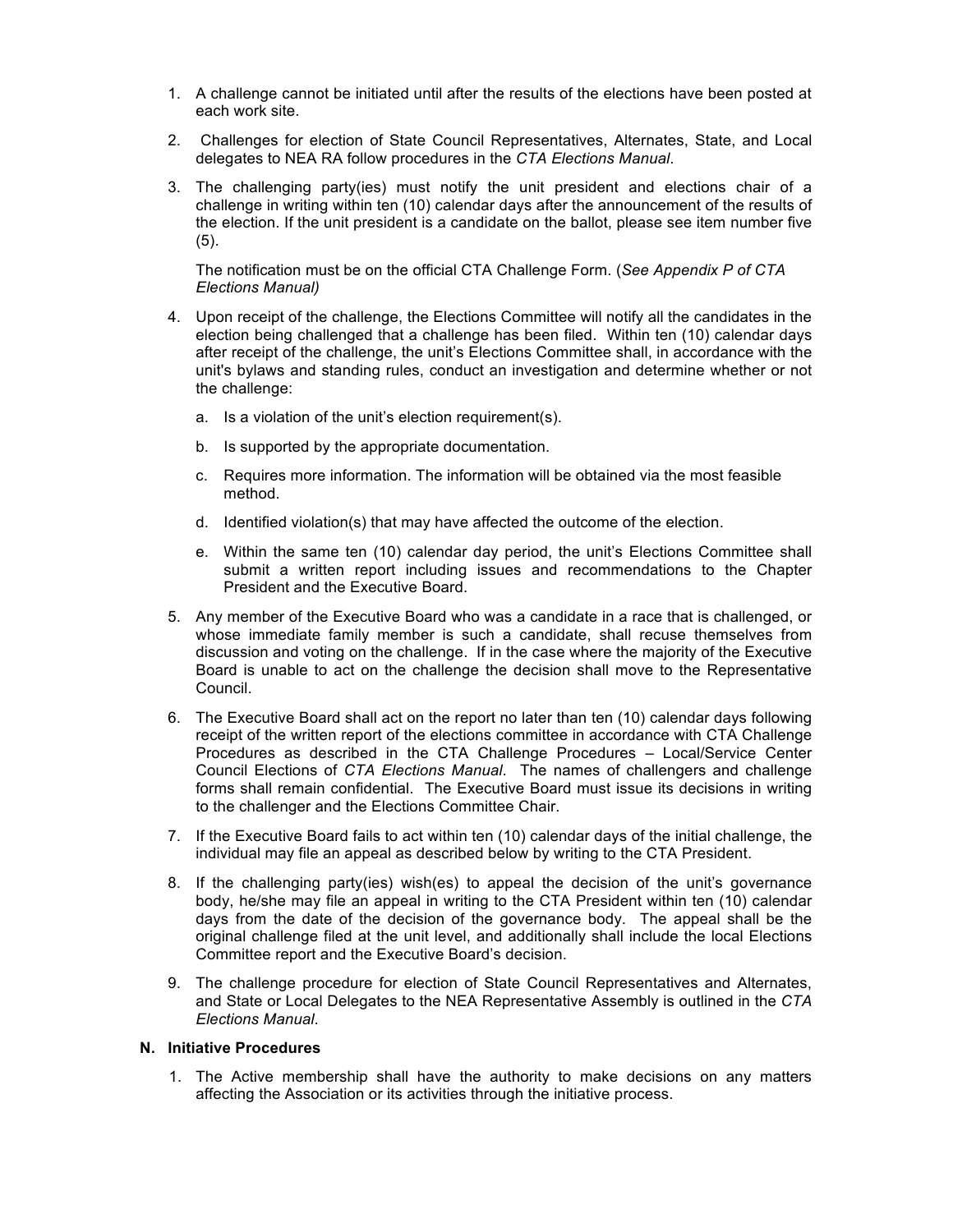- 2. An Active member shall file a notice of the intent to circulate a petition with the chapter president by including a copy of the petition to be circulated, and the names of at least three (3) persons supporting the proposed measure and responsible for its circulation.
- 3. The chapter president shall register the receipt of the notice of the intent to circulate, and acknowledge such registration in writing with the member filing the notice.
- 4. The timeline for gathering signatures will commence the day that the notice of intent is registered. A maximum of fifteen (15) calendar days shall be permitted to obtain the signatures of at least sixty percent (60%) or more of the Active members of the chapter. The petition shall contain the question proposed to be placed on the ballot.
- 5. The circulators shall present to the chapter president the petition(s) containing original signatures.
- 6. The chapter president shall have thirty (30) calendar days in which to verify the membership of the signers of the petition.
- 7. If there are insufficient signatures, the petition circulator will be notified within three (3) calendar days that the petition failed for a lack of signatures.
- 8. The chapter president shall cause a ballot to be furnished to the members no less than fifteen (15) calendar days after verification of membership, provided that the period that school is officially not in session shall not be included in this count.
- 9. Regular election procedures (e.g., election of officers) shall be followed including voting times.
- 10. The proposal shall take effect immediately upon receipt of the required number of votes, unless otherwise specified.

### **O. Referendum Procedures**

- 1. Any action or proposed action of the Representative Council or the Executive Board shall be referred to a vote of the Active membership upon two-thirds (2/3) vote of the referring body at any valid meeting.
- 2. The referendum action shall prescribe the exact wording of the question to be posed to the Active membership on the ballot.
- 3. The chapter president shall cause a ballot to be furnished to the Active members no less than fifteen (15) calendar days after action by the referring body, provided that the period that school is officially not in session shall not be included in this count.
- 4. Regular election procedures (e.g., election of officers) shall be followed including voting times.
- 5. The proposal shall take effect immediately upon receipt of the required number of votes, unless otherwise specified.

# **P. Recall Procedures**

- 1. The Active membership shall have the authority to recall from office any person or persons having been elected thereto by the chapter's Active members.
- 2. Any Active member(s) desiring to recall a unit officer or other elected office holder must file a copy of a petition with the chairperson of the Elections Committee before it can be circulated.
- 3. The petition must include the following information:
	- a. Name of individual who is the subject of the recall;
	- b. Office of individual;
	- c. Date of petition;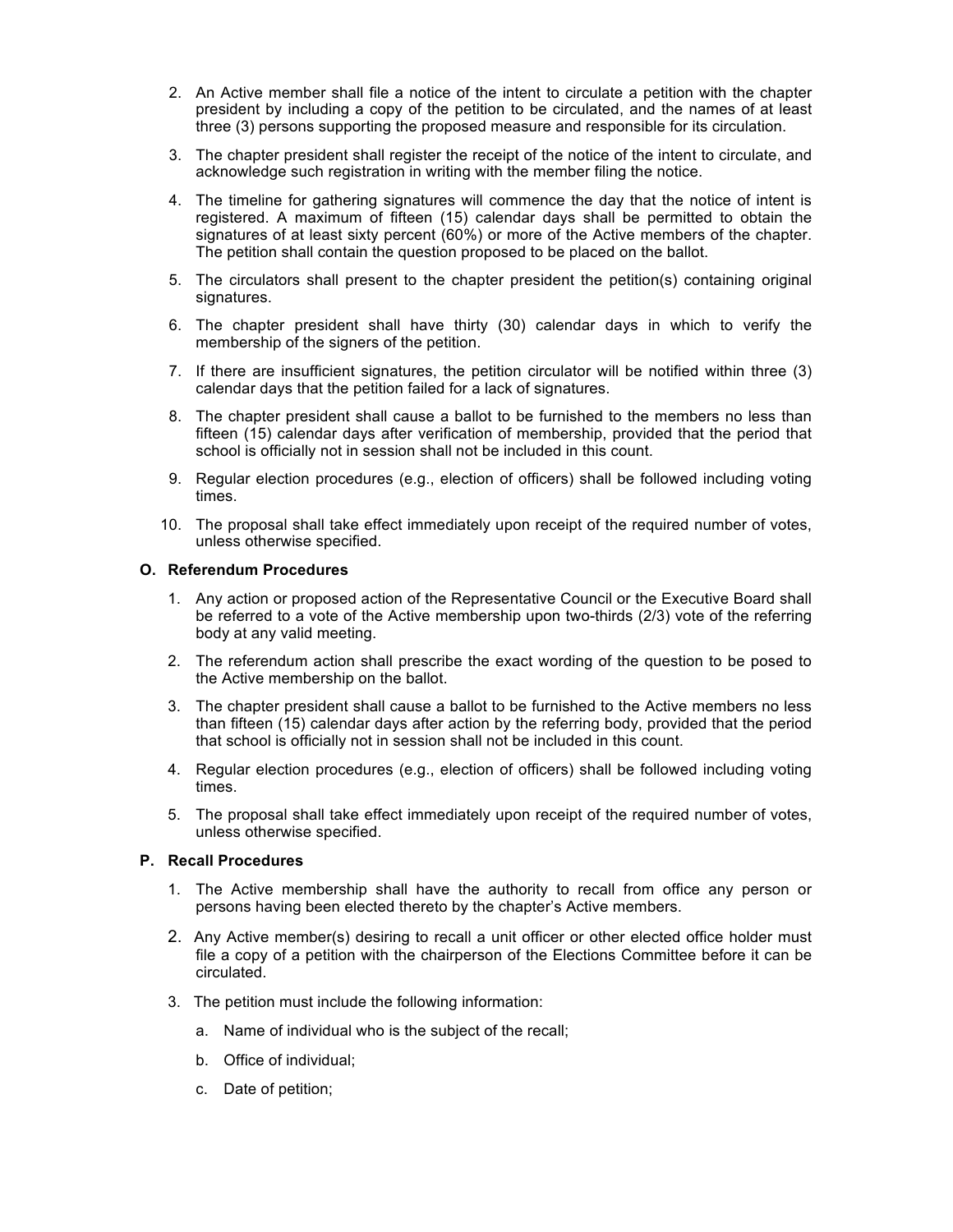- d. Name(s) of person(s) filing petition;
- e. Notation that "Each signature must be in ink"; and
- f. Space must be provided for the printed name, signature, work site and date of signing for each name on the petition.
- 4. Within fourteen (14) working days after receipt, the chairperson of the Elections Committee shall determine whether the petition contains the necessary information.
	- a. If the petition does not contain the necessary information, the Chairperson of the Elections Committee shall so notify the petitioner(s). *(See number two (2) above.)*
	- b. If the petition contains the necessary information, the Chairperson of the Elections Committee shall inform the petitioner(s) of the rules, procedures and timeline (beginning date and deadline for gathering of signatures), and the need for protection of due process rights of the parties.
	- c. The Chairperson of the Elections Committee shall send written notification to the unit officer whose recall is being proposed and shall also notify the other officers of the unit. A copy of the petition shall be enclosed.
- 5. Monies from a unit's treasury or indirect contributions in the form of use of a unit's assets, facilities, staff, equipment, mailings, good will and credit, or in-kind services must not be used in the recall process.
- 6. No unit may state or indicate its preference in the unit's newspaper, newsletter or communications to its members.
- 7. The timeline for gathering of signatures will commence the day that the notice of intent is registered.
- 8. A maximum of sixty (60) calendar days shall be permitted to obtain the signatures of at least twenty-five percent (25%) of the Active members of the chapter. If the person subject to the recall was not elected by the general membership, then the signature requirement is twenty-five percent (25%) of the members of the electing constituency.
- 9. The signed petitions must be received by the chairperson of the Elections Committee by the specified deadline date.
- 10. The Elections Committee shall have ten (10) calendar days after receipt of the petition to verify signatures.
- 11. If there are insufficient signatures, the chairperson of the Elections Committee shall notify the petition circulator(s) by mail within five (5) calendar days of verifying the signatures that the petition failed for a lack of signatures.
- 12. Immediately upon verification of the signatures, the chairperson of the Elections Committee shall notify the president/designee of the fact that a recall has been initiated.
- 13. The chapter President, or the chapter Vice-President if the chapter President is the person being recalled, shall cause a ballot to be furnished to Active members no less than twenty (20) calendar days after verification of signatures. The period that school is officially not in session shall not be included in this count.
- 14. The election must be concluded within fifteen (15) calendar days of distribution of the ballots.
- 15. The election must be conducted with provisions for a secret ballot and voter sign-up sheets.
- 16. The election shall be certified in accordance to the unit's bylaws.